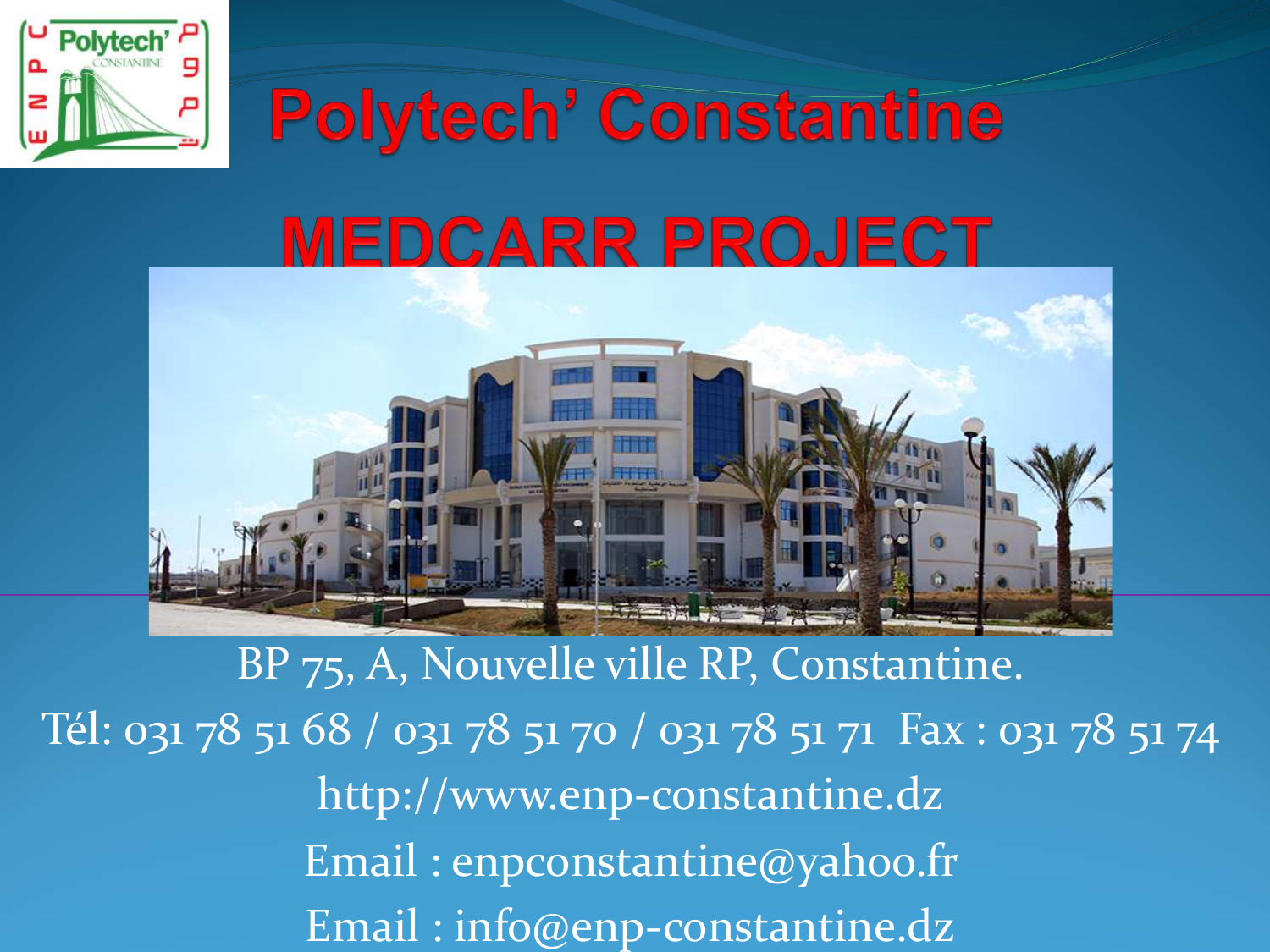L'ENPCONSTANTINE: A NEW SCHOOL FOR ENGINEERING STUDIES FOUNDED IN 2011 FIRST STUDENTS IN 2014 IT IS PART OF A NETWORK OF SCHOOLS OF ENGINEERING ENPALGER ENPORAN...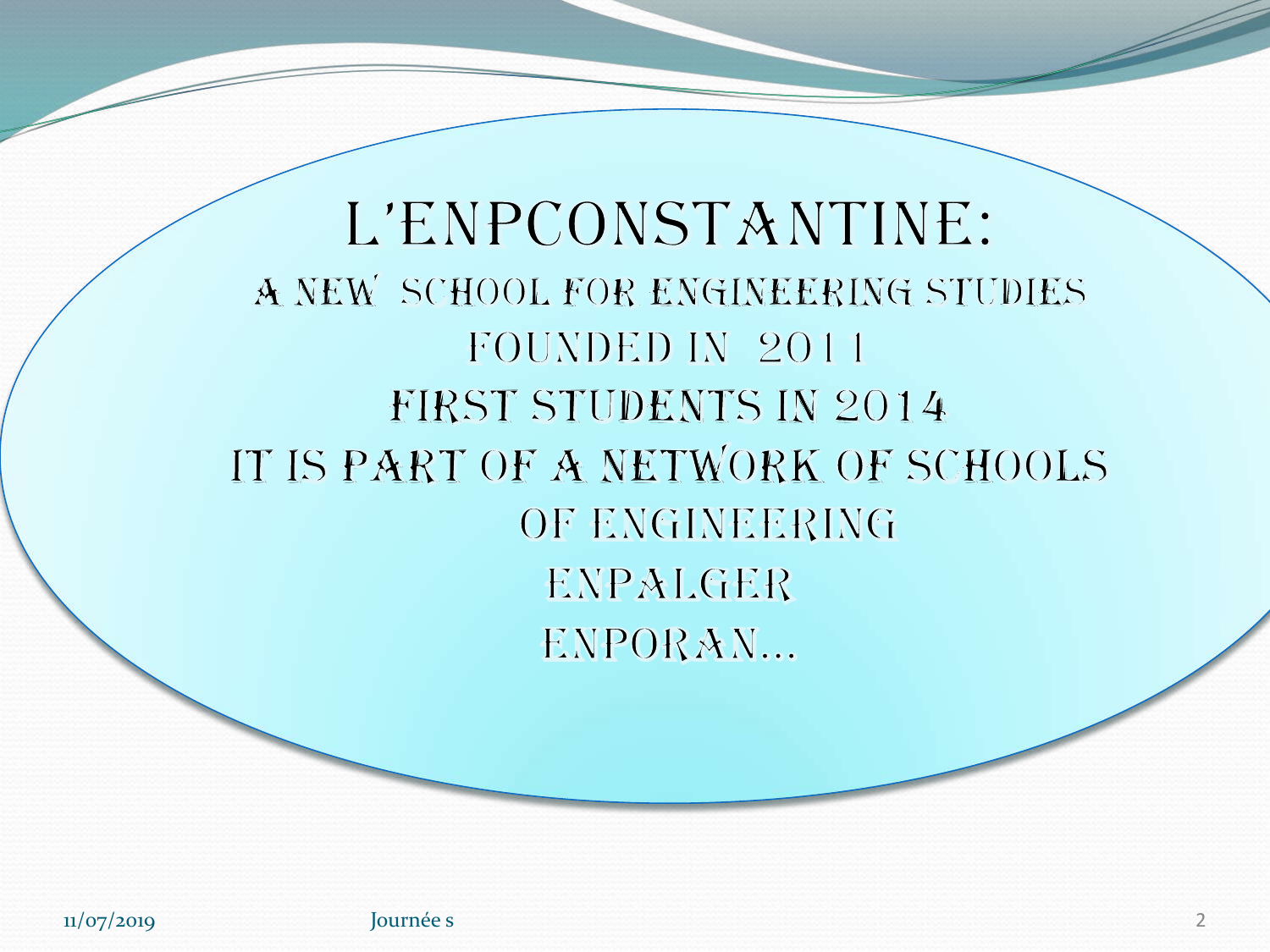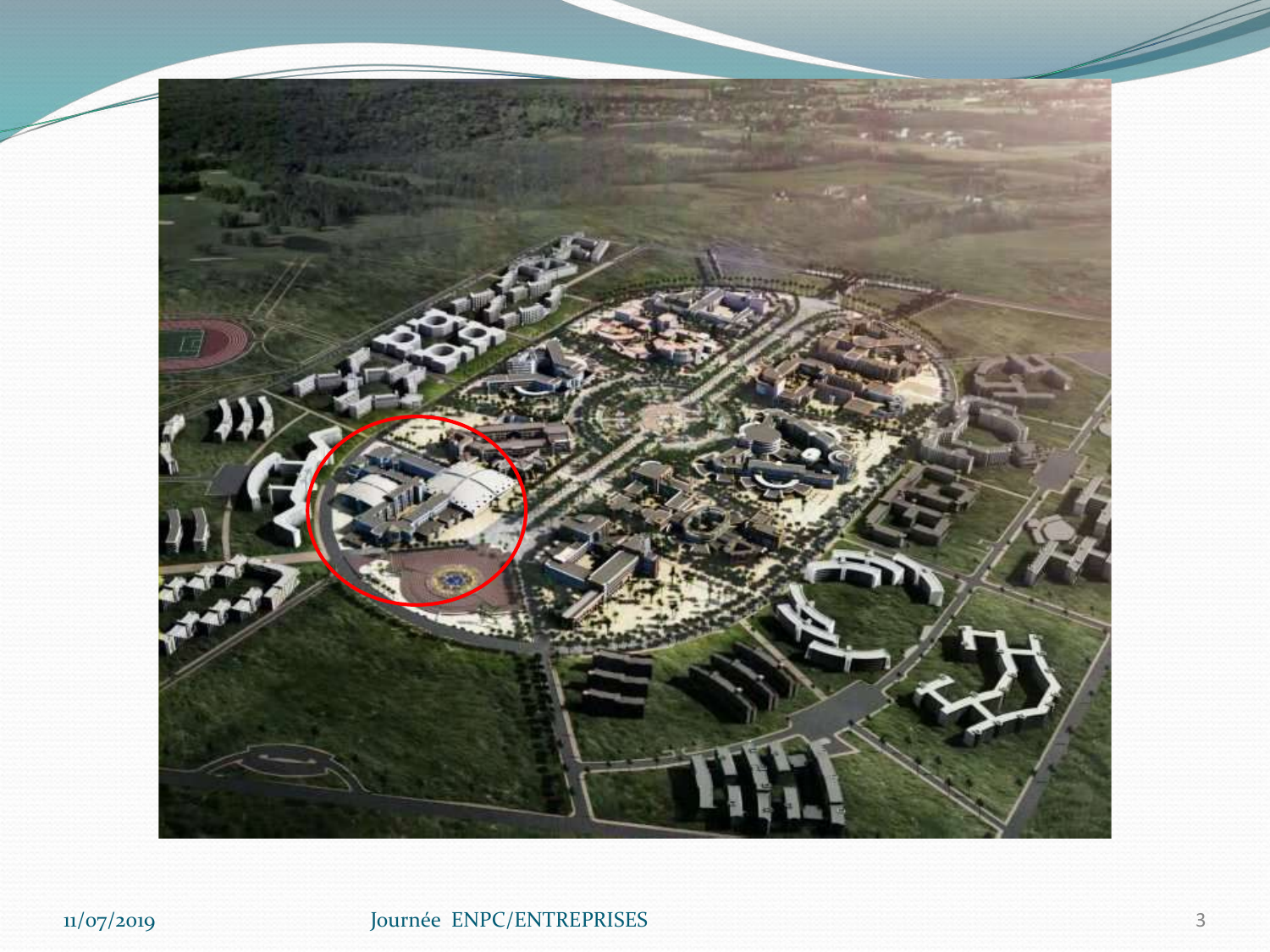#### SCHOOLS OF ENGINEERING

#### ECOLES D'INGENIEURS

#### THE OLDEST :

- -Ecole polytechnique d'ALGER
- -Ecole des travaux publique Alger
- -Ecole des mines et de la métalurgie ANNABA
- -Ecole d'hydraulique Blida
- -Ecole polytechnique d'ORAN (EX ENST) RECENT
- 
- Ecole polytechnique Constantine
- « MORE » RECENT
- Ecoles d'ingenieurs de: Alger, Tlemcen, Oran and Annaba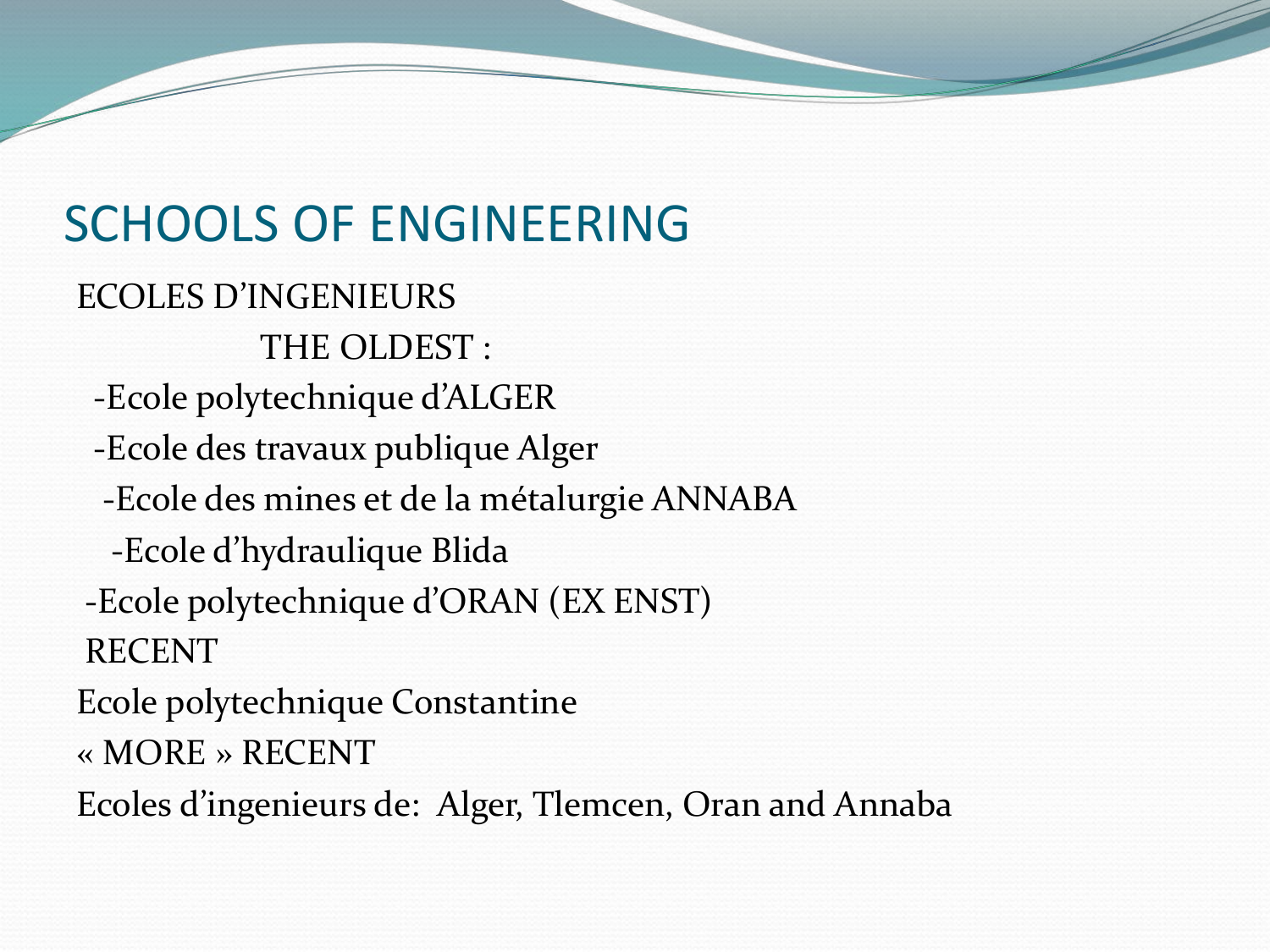#### organisation of ENGINEERING studies

Ø AFTER BACCALAUREAT 2 YEARS OF GENERAL STUDIES AT ECOLES PREPARATOIRES: 12 **NATIONWIDE** 

There is an « ECOLE PREPARAOIRE INTEGREE » AT ENPC

ØSINGLE NATIONAL COMPETITIVE EXAMINATION

ØLAUREATES : 3 YEARS OF STUDIES AT ONE OF THE SCHOOLS OF ENGINEERING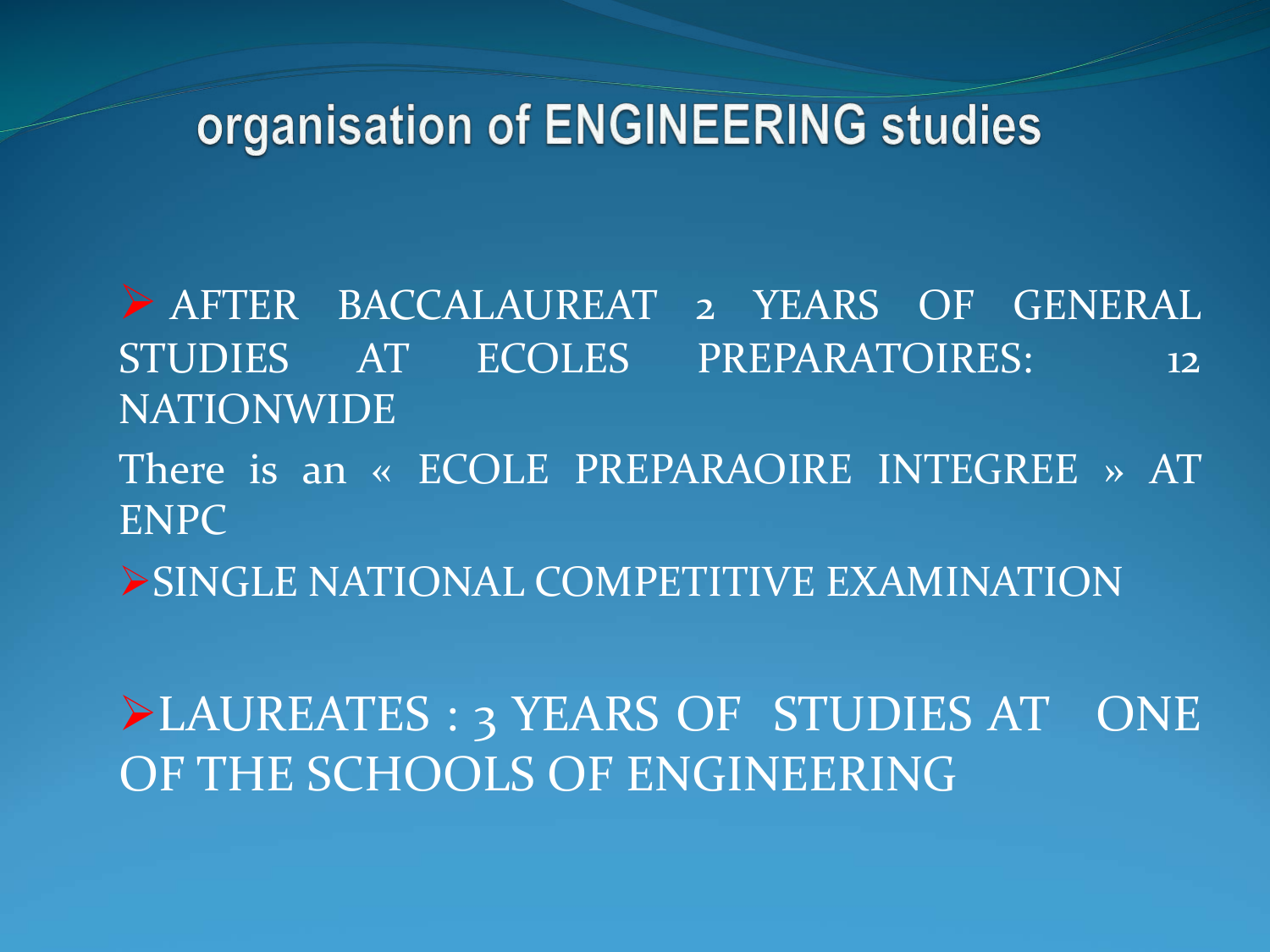## ENP CONSTANTINE

- THEORITICAL CAPACITY 4000 STUDENTS
- NOW CIRCA 700 STUDENTS
- 55 STAFF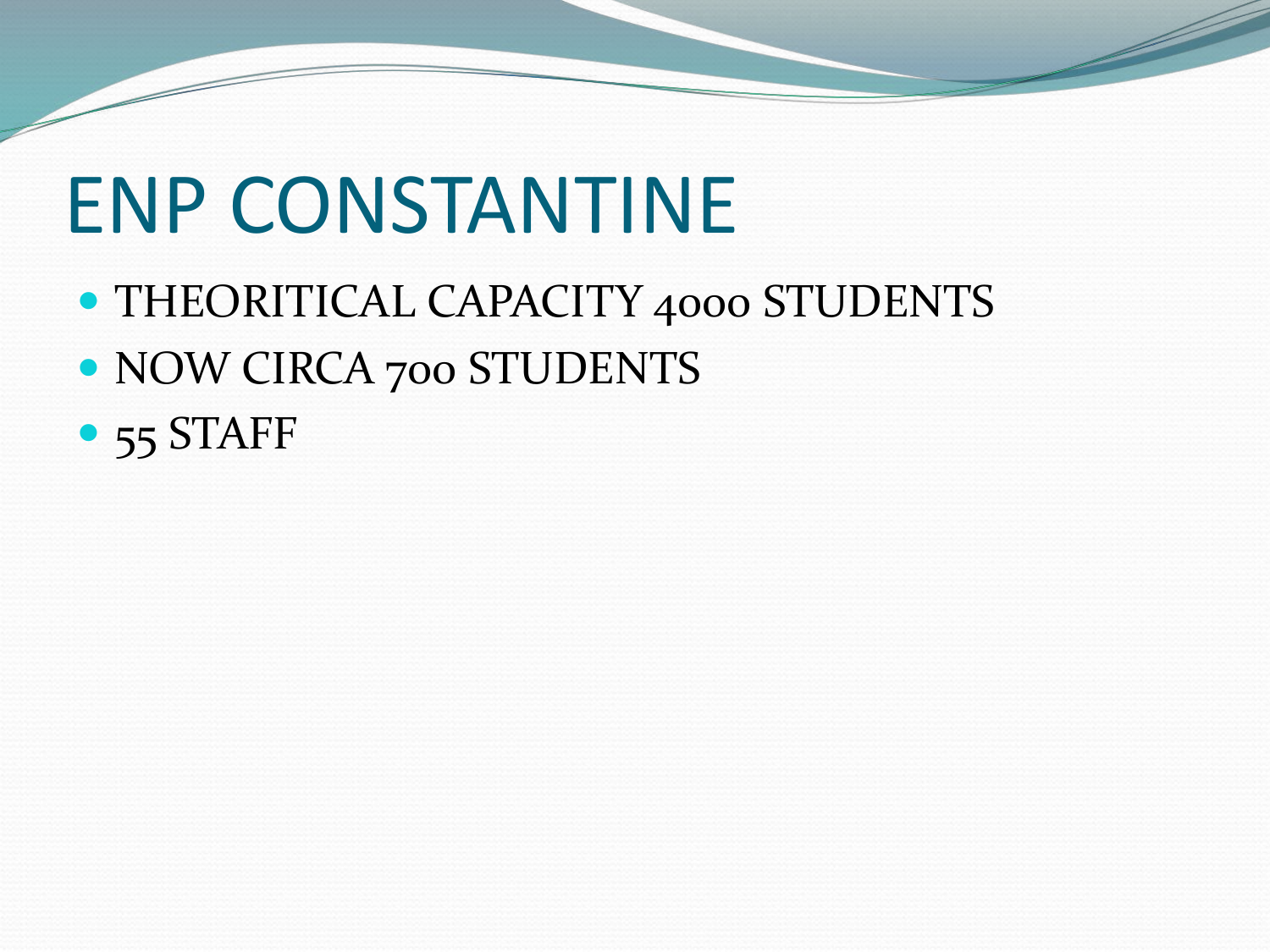#### ENP CONSTANTINE

THE DIRECTIONS:

- RELEX, COMMUNICATIONS
- **STUDIES ON GRADUATION AND DIPLOMAS**
- POST GARD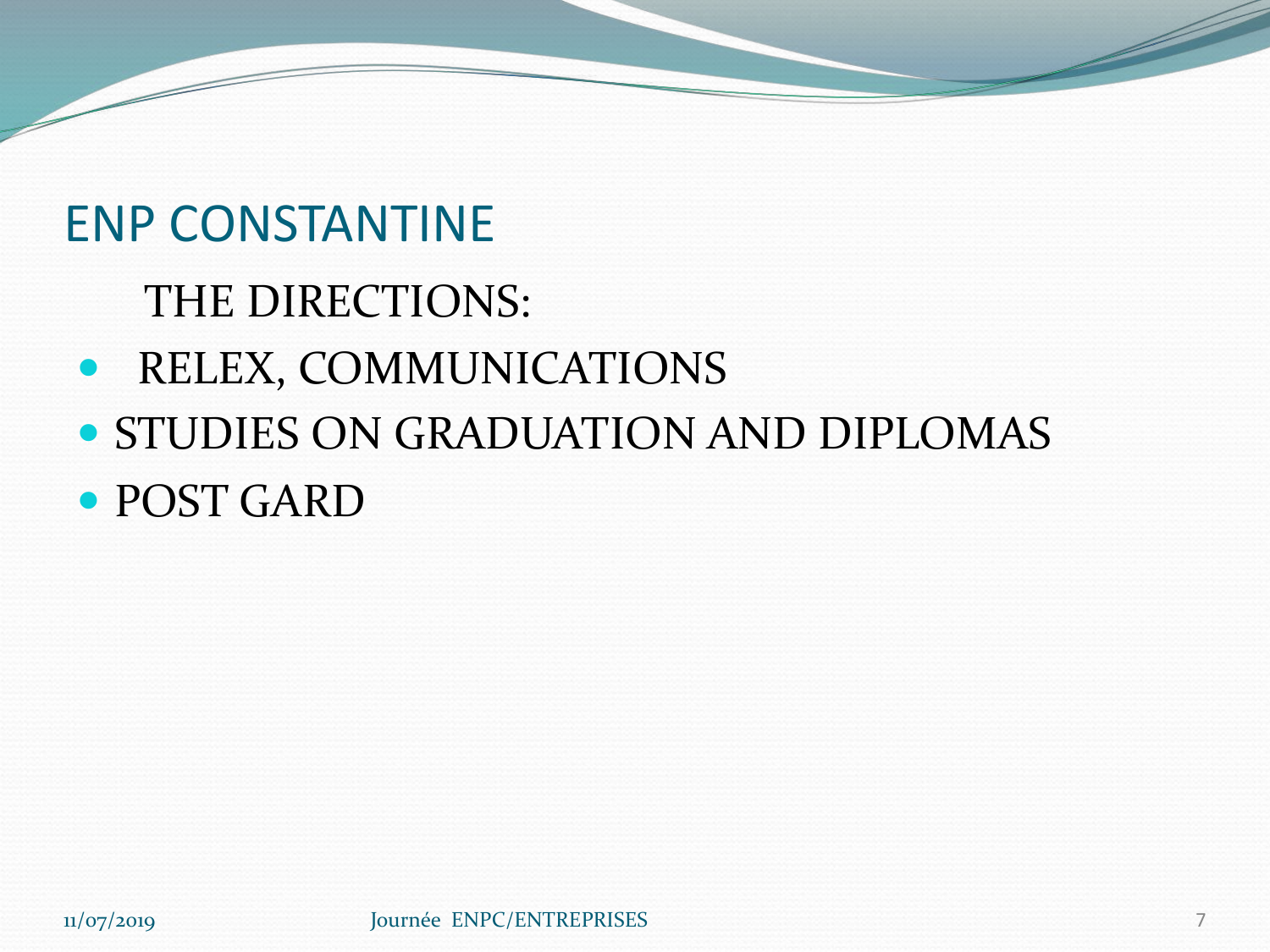## THE DEPARTMENTS

#### • CHEMICAL ENGINEERING

#### ELECTRICAL ENGINEERING

#### MATERIAL ENGINEERING

#### • MECHANICAL ENGINEERING

11/07/2019 Journée ENPC/ENTREPRISES 8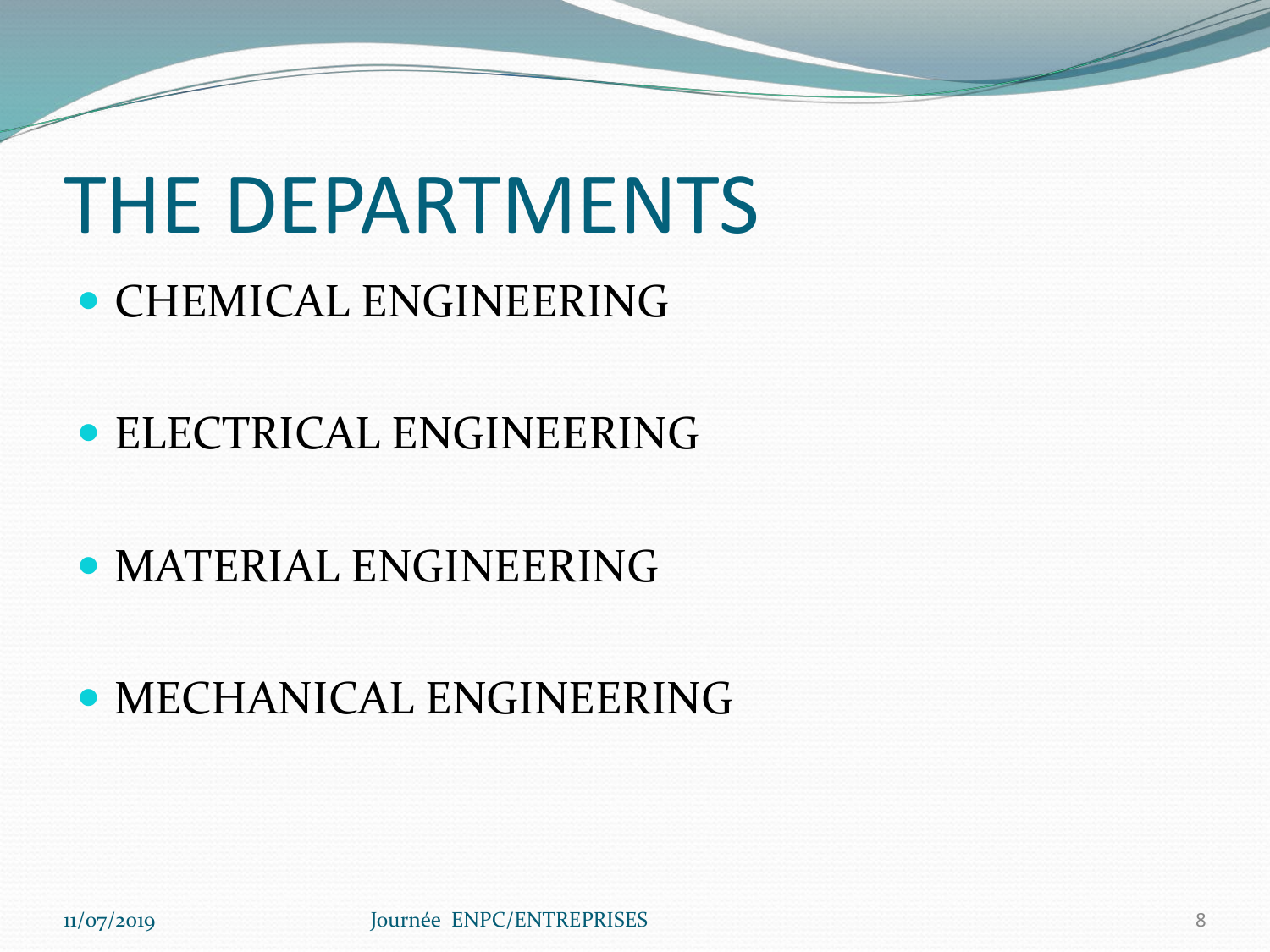## L'ENP CONSTANTINE

## RELEX

RELEX

COMMUNICATION AND INFORMATIONS

D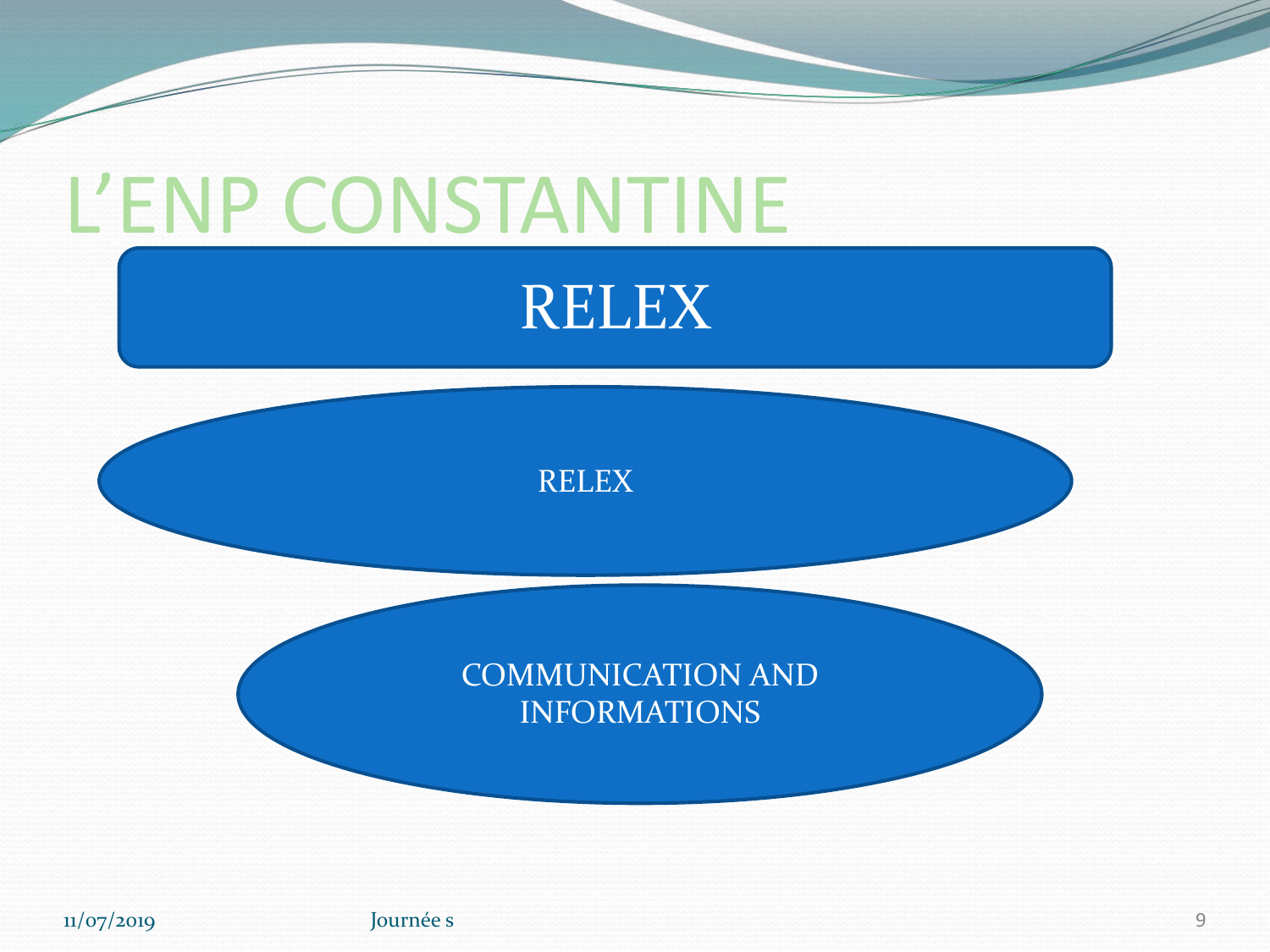The ENP CONSTANTINE will participate in all the phases of the project. In the first phase, we will participate in the definition of the common qualification framework for the partner countries ESPs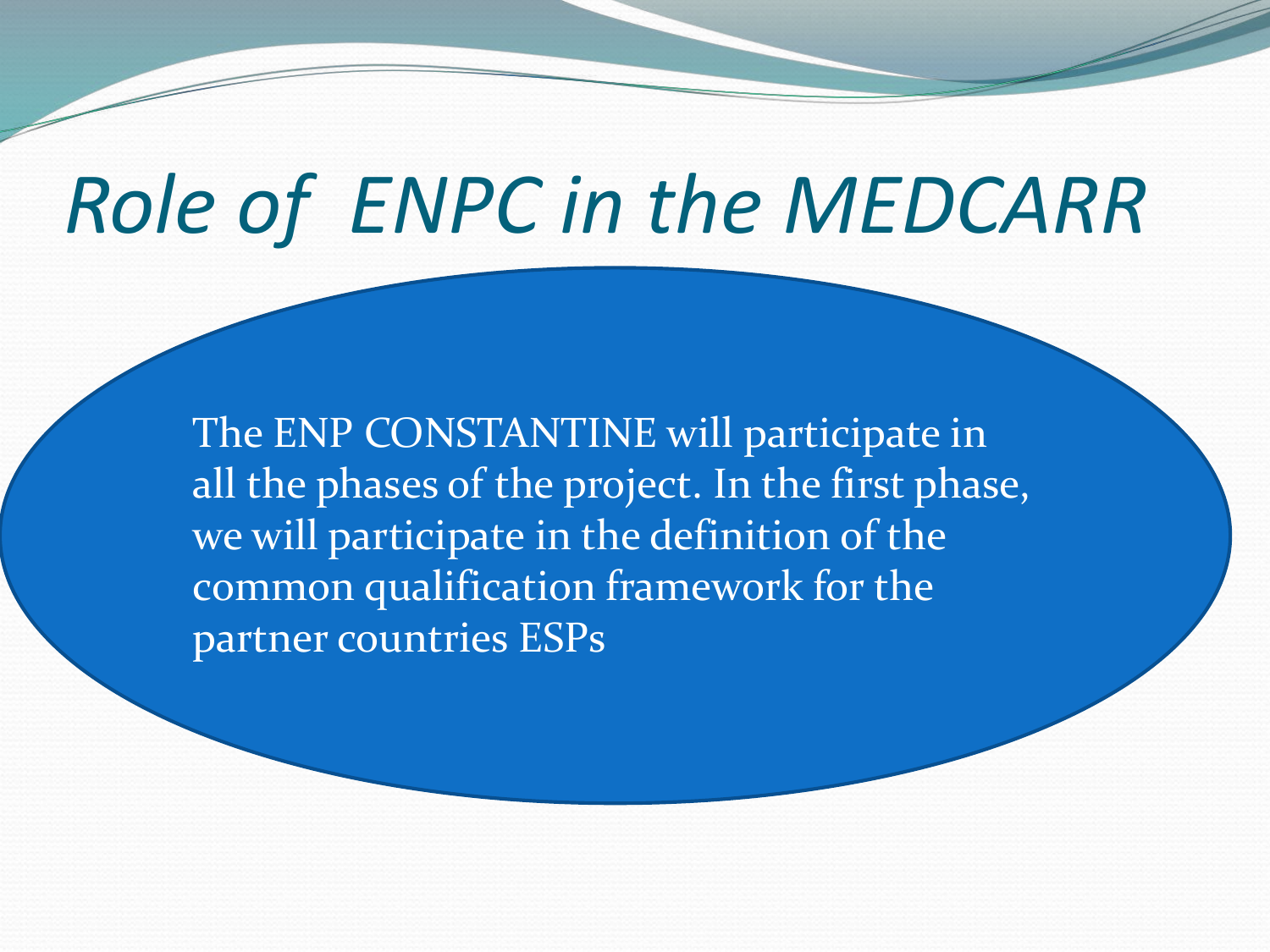Setting up the common qualification framework for the PCs' ESPs and the standards and guidelines for the QA of the PC ESPs.

 We will be involved in producing the documentation at the different phases of the project.

s.

11/07/2019 Journée ENPC/ENTREPRISES 11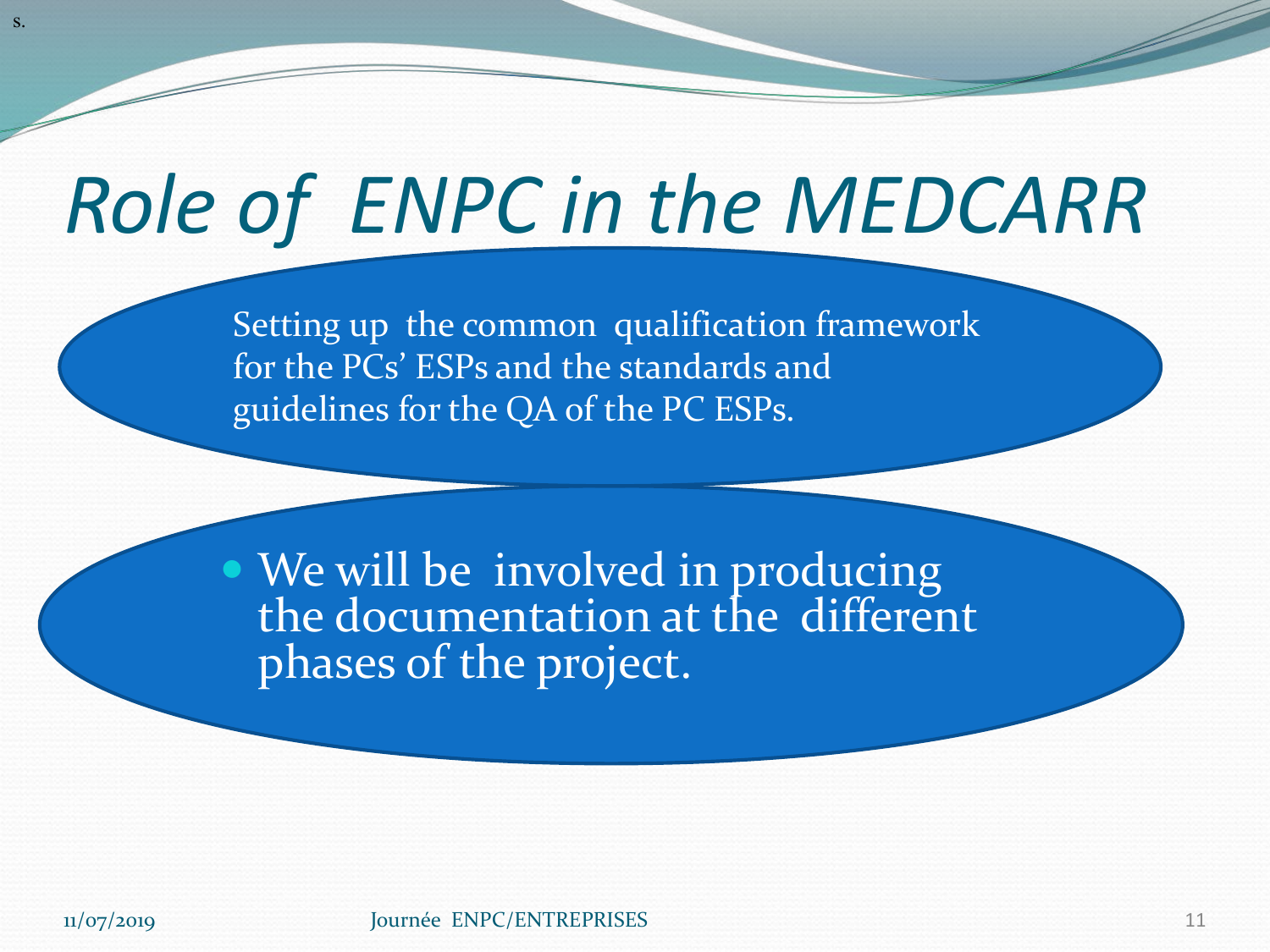Together with the other Algerian involved in the project:

¨ we will organize the national workshop on EUR- ACE Accreditation

carry out the Trial Accreditation of ESPs of Algeria and the EUR-ACE accreditations,

be involved in the creation of the Algerian Accreditation Agency/Centre for the EUR-ACE accreditation of the Algerian ESPs

11/07/2019 Journée ENPC/ENTREPRISES 12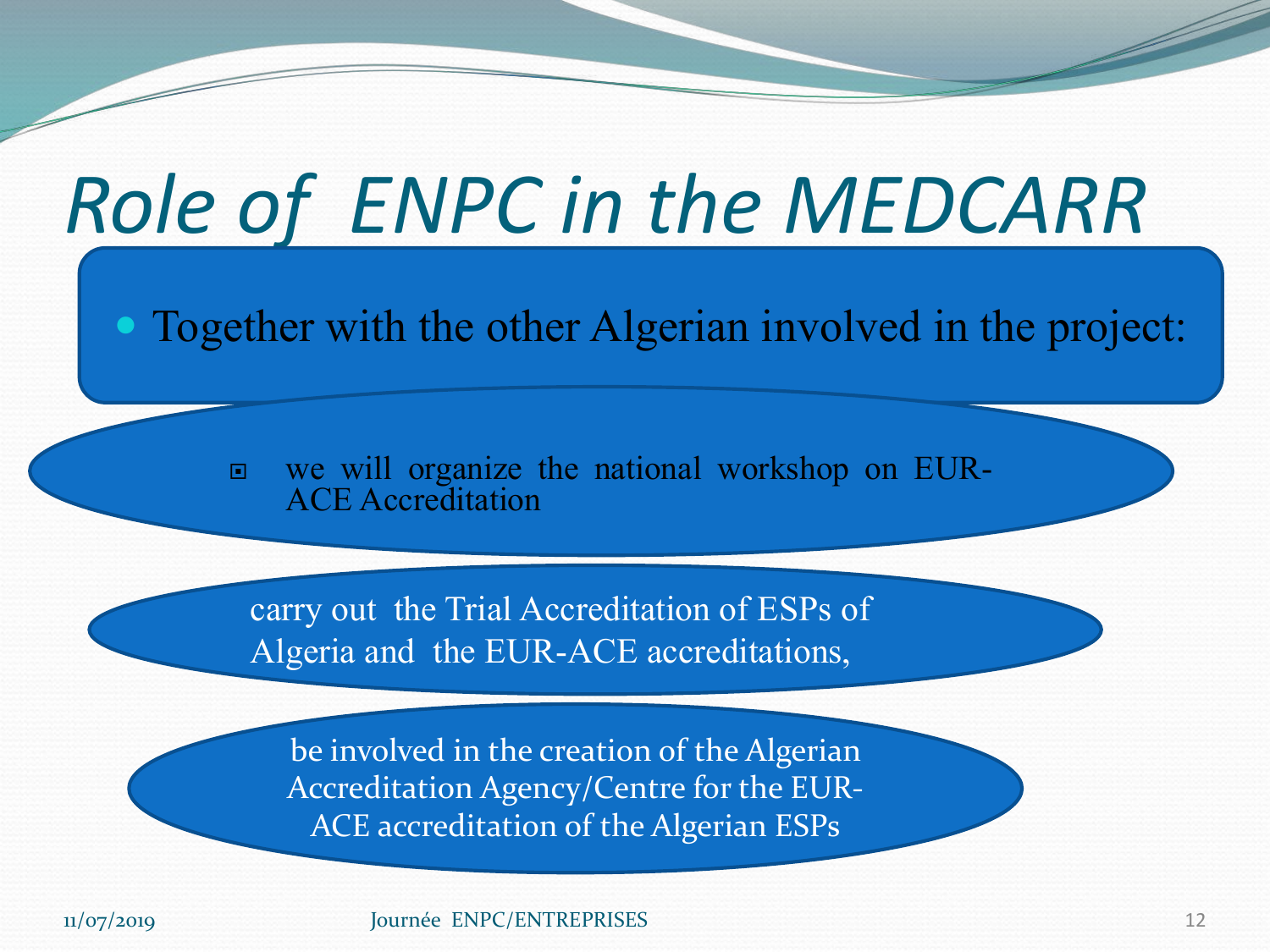Pr Khaled Belarbi is the director of the external relation and communication, DERC, at the ENPC. He holds a PhD in automatic control from the University of Manchester Institute of sciences and Technology, UMIST UK (1987). Prior to joining ENPC , he was with the university of Constantine, department of electronics, where he held different position: chairman of the scientific committee, head of the research laboratory in automatic control (15 researchers)...

Pr Belarbi has participated in the 1990' in setting up program courses in electric engineering at the national level.

He was member of program accreditation committees for magister and master. He is now member of the CPNE ST, the national pedagogic committee for engineering programs which is the body that delivers agreements for the engineering courses. Recently, to He has participated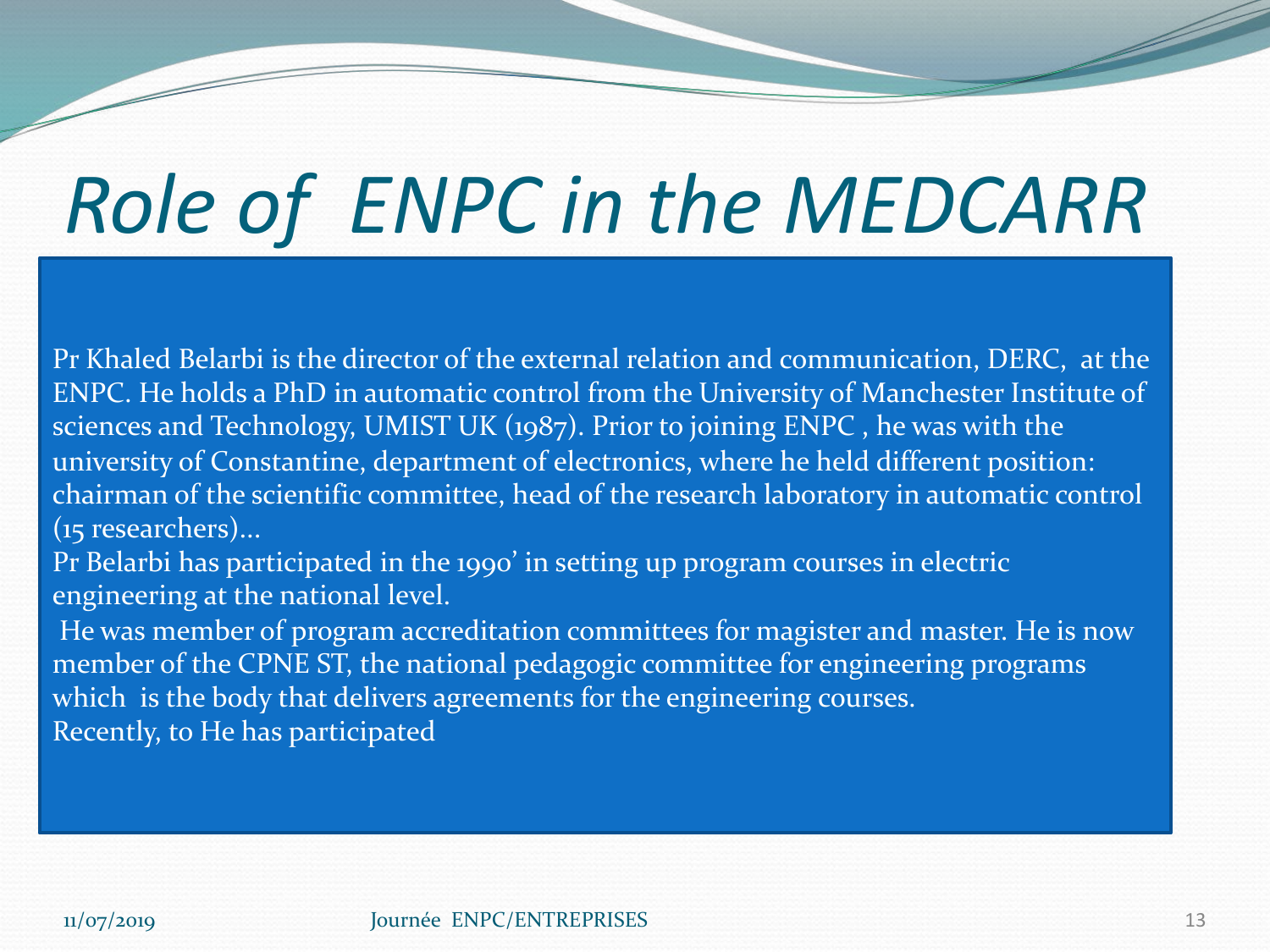Pr Djallel Bouzid is the registrar and director of graduation studies. He holds a PhD in Chemical engineering from the INSA LYON, France (2003). From 2004 to 2006 he was **Chargé de recherche at CNRS-LCPP** (Villeurbanne, France). Before joining the ENPC in 2012, he was with the University of Constantine at the department of Chemical engineering(2006 2012) . His main research interest is the pharmaceutical and polymer processes. He has published a number of papers in this field. Pr Bouzid has participated in setting up program courses in chemical engineering. He is member of the CPNE ST, the national pedagogic committee for engineering programs which is the body that delivers agreements for the engineering programs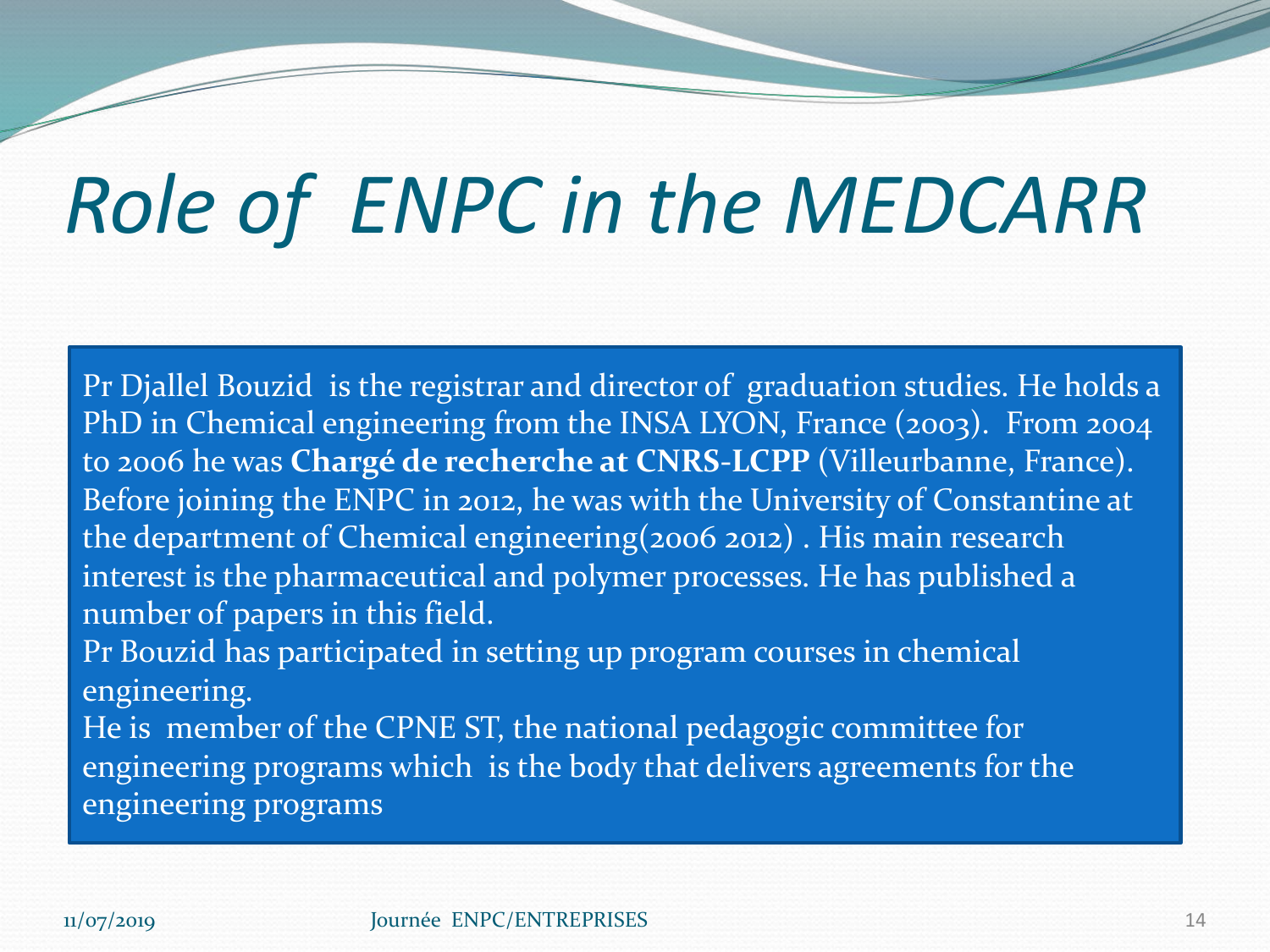DR SEMMARI holds A PhD in the field of renewable energy, from the university of Perpignan, France, 2012.

He is the head of the external relations section at the DERC and as such has many links with the industrial and enterprise sectors and with universities. He is involved with OTH R Regensburg, Germany in an ambitious project, Positive energy building, in the field of renewable energy. He has close links with the university of Perpignan, France.

Dr Semmari has organised two workshops, the first on the relationship between the ENPC and the industry with the participation of more than thirty enterprises and the second on intellectual property and patents in collaboration with the World Organisation of Intellectual Property, Genève, Suisse and Institut National Algérien de la Propriété Industrielle (INAPI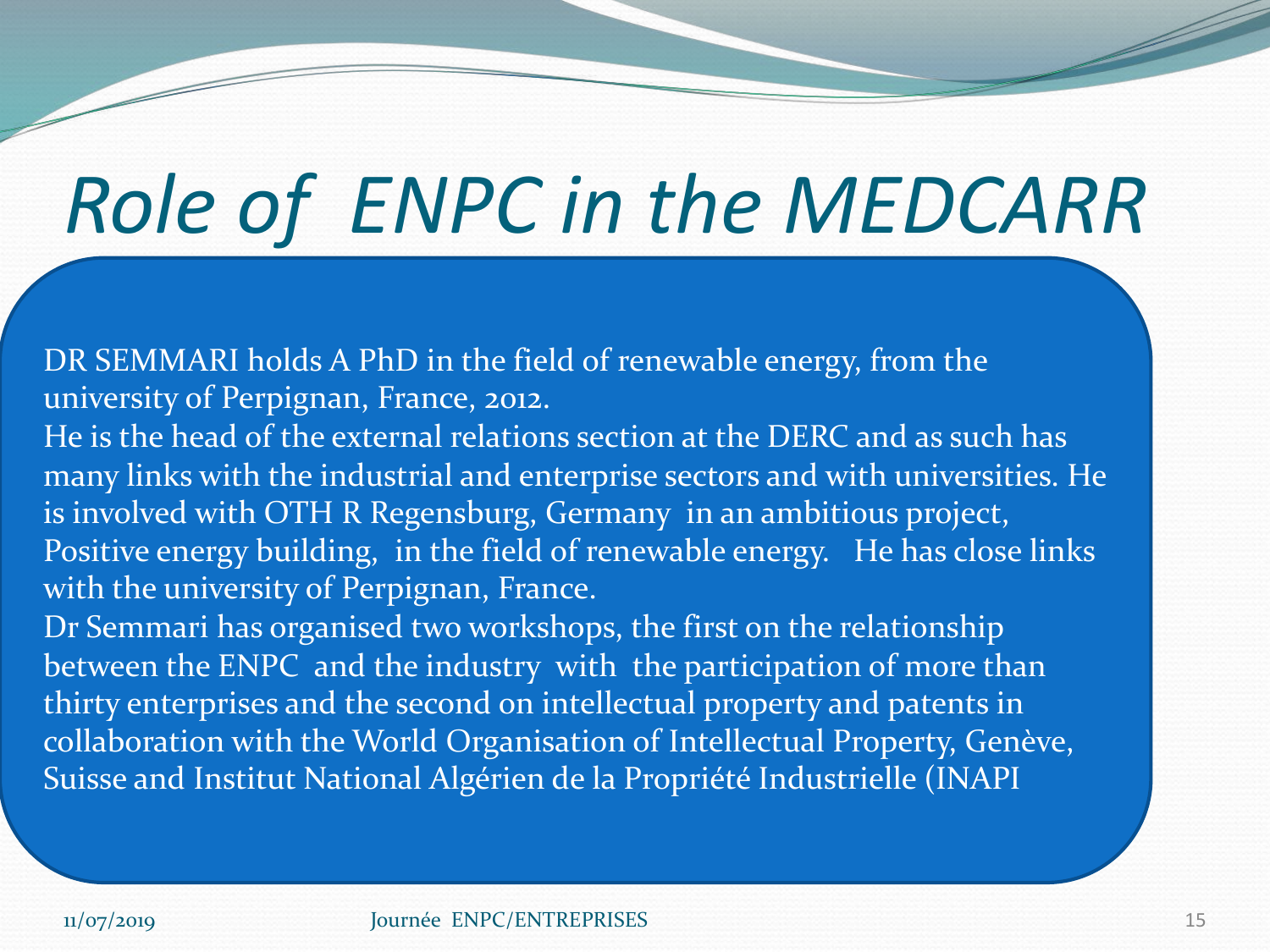TAJ BELAKROUM holds a docteur ingenieur (magistere) degree in electronics He was the vice rector of the university of Constantine in charge of Orientation, development and prospective from 1993 1998. During his position, he managed a number of projects related to equipments acquisition, planning infrastructures development... He managed a multi millions World Bank loan for equipments acquisition and staff training. He is now with ENPC where he has been working on the project the SYSTEME d'Assurance Qualité dans les établissements d'Enseignement Supérieur (CIAQES)